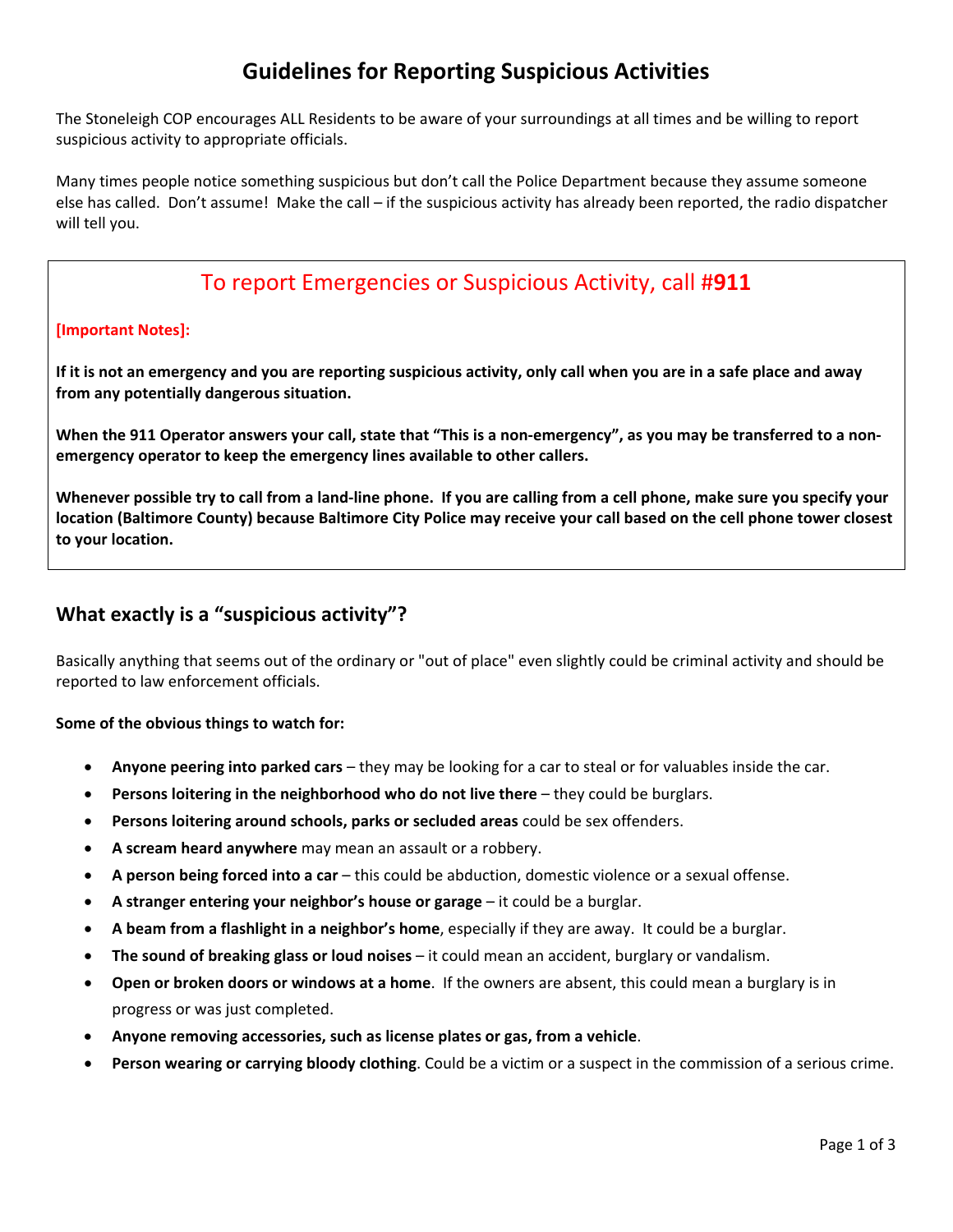## **Guidelines for Reporting Suspicious Activities**

### **What exactly is a "suspicious activity"? (Continued)**

#### **Not so obvious things to watch for:**

Not every stranger who comes into your neighborhood is a criminal. Many legitimate people are in our neighborhood all the time. However, some criminals do take advantage of this fact by assuming the appearance of salespeople, repairmen, utility and city workers.

You can protect yourself by checking the identification of all solicitors, repairmen, meter readers or city workers. You should never allow anyone to enter your house unless you are expecting them and have requested they do so. If anyone shows up unexpectedly, even if they are wearing a uniform or marked car and they ask to enter your home, **do not let them in.**

#### *Watch out for the following:*

- **Anyone going door‐to‐door** with offers of merchandise at low prices this could be stolen property.
- **Someone going door‐to‐door**, if after a few houses are visited, one or more persons tries to open a door, looks into a window, or goes to a back or side yard. This can be even more suspicious if one person stays at the door while another person goes to the back or side yard.
- **Human and vehicular traffic** to and from a certain residence on a daily or regular basis; especially if it happens during late or unusual hours. This could mean drug or vice activities are taking place.
- **Persons taking a short cut through a back yard.** They may have broken into someone's home.
- **Parked vehicles occupied with one or more persons** if it is an unusual hour or you don't recognize the vehicle – the occupants could be lookouts for a burglar.
- **Vehicles moving slowly** and without lights and/or circling your block numerous times, particularly in the area of the school or pool. The occupants may be searching for a person to rob or home/business to burglarize, or they may be involved in drug or sex offenses.
- **Vehicles being loaded with valuable items** in front of an unattended residence.
- **Person running who does not appear to be exercising**, especially if carrying anything. They could be fleeing a burglary.
- **Persons casually walking through the neighborhood looking into cars, backyards, etc.** They could be looking to burglarize a car or a home.
- **Abandoned vehicles parked on the block.** This could be a stolen vehicle.
- **Persons making a quick change of vehicles.** These individuals may be attempting to elude the police or they are abandoning a stolen vehicle.